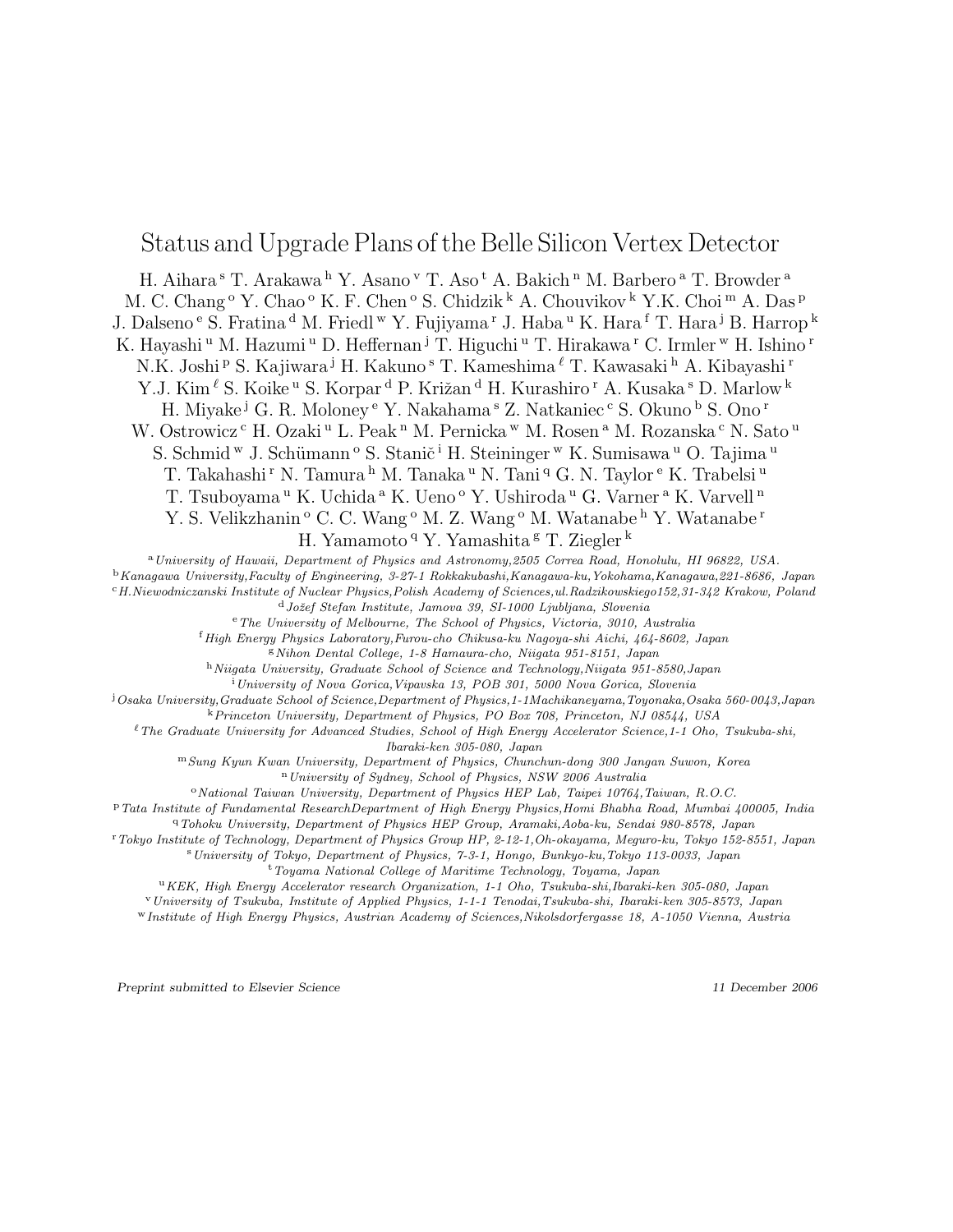#### Abstract

Second generation of Belle silicon vertex detector has been operated well for more than three years. With increasing beam-induced background, degradation of the detector performance is expected. To avoid such a difficulty, we are planing a next upgrade, third generation of the silicon vertex detector. Currently, its design is almost finalized.

Key words: Belle; KEKB; Silicon strip detector, APV25

### 1. Introduction

The Belle detector (1) is a large-solid-angle magnetic spectrometer designed to study CP violation in  $B$  meson decays. The  $B$  mesons are produced in pairs at the KEKB energy asymmetric electronpositron (8 and 3.5 GeV) collider operating at the  $\Upsilon(4S)$  resonance with the world highest luminosity of  $1.7 \times 10^{34} \text{ cm}^2 \text{s}^{-1}$ . The  $\Upsilon(4S)$  is produced with a Lorentz boost factor of  $\beta\gamma = 0.425$ , and subsequently decays into two  $B$  mesons. One of the main goals of the experiment is precise measurement of the time-dependent CP violating parameters in the neutral B meson system. An accurate determination of the distance between decay vertices of the two B mesons is a crucial point in these studies. Since the distance between the two vertices is 200  $\mu$ m on average, the vertex detector must be able to measure the distance between them with a precision better than 100  $\mu$ m. The Belle Silicon Vertex Detector (SVD) plays a key role in these measurements.

The initial version of the SVD (SVD1 (2)) has been working since 1999. Its very good performance contributed to many important physics results, like the discovery of CP violation in the B sector in 2001 (3). The SVD1 design had, however, several shortcomings, like limited radiation tolerance, non-negligible dead time and sensitivity to the so-called pin-hole effect. To solve these problems, SVD1 was replaced with a new version, SVD2 (4), and since October 2003 successfully operates in the experiment. Problems associated with SVD1 and a comparison of the performance of SVD1 and SVD2 are described elsewhere (4; 5; 6)

The beam-induced background is gradually increasing as a side effect of the luminosity improvement of the KEKB, and the performance degradation of the SVD is expected. To avoid such difficulties, we are planing a next upgrade, SVD3. In this paper, we describe the status and the upgrade plans of SVD.

### 2. SVD2

#### 2.1. Detector configuration

The schematic view of SVD2 is shown in Fig. 1. The detector is built from 246 AC couple doublesided silicon detector (DSSD) fabricated by Hamamatsu Photonics. Their configurations are summarized in Table 1. The DSSDs are arranged in four layers surrounding the beam pipe. The radii of the four layers are 20, 43.5, 70 and 88 mm. The layers are constructed from 6, 12, 18 and 18 independent ladders consisting of 2, 3, 5 and 6 DSSDs, respectively. To minimize the capacitance of the single readout channel, the ladders are split in halves each of which is read out on the outer end. The SVD2 covers the geometrical acceptance of the drift chamber  $(17^{\circ} < \theta < 150^{\circ}$  in polar angle).

The SVD2 has in total 110,592 strips, and their signals are read out by the VA1TA chips from IDEAS (7). The VA1TA chip is fabricated using a  $0.35 \mu m$  CMOS process, and can stand up to 200 kGy irradiation. Four VA1TA chips have been deployed on for each hybrid boards, and they are

2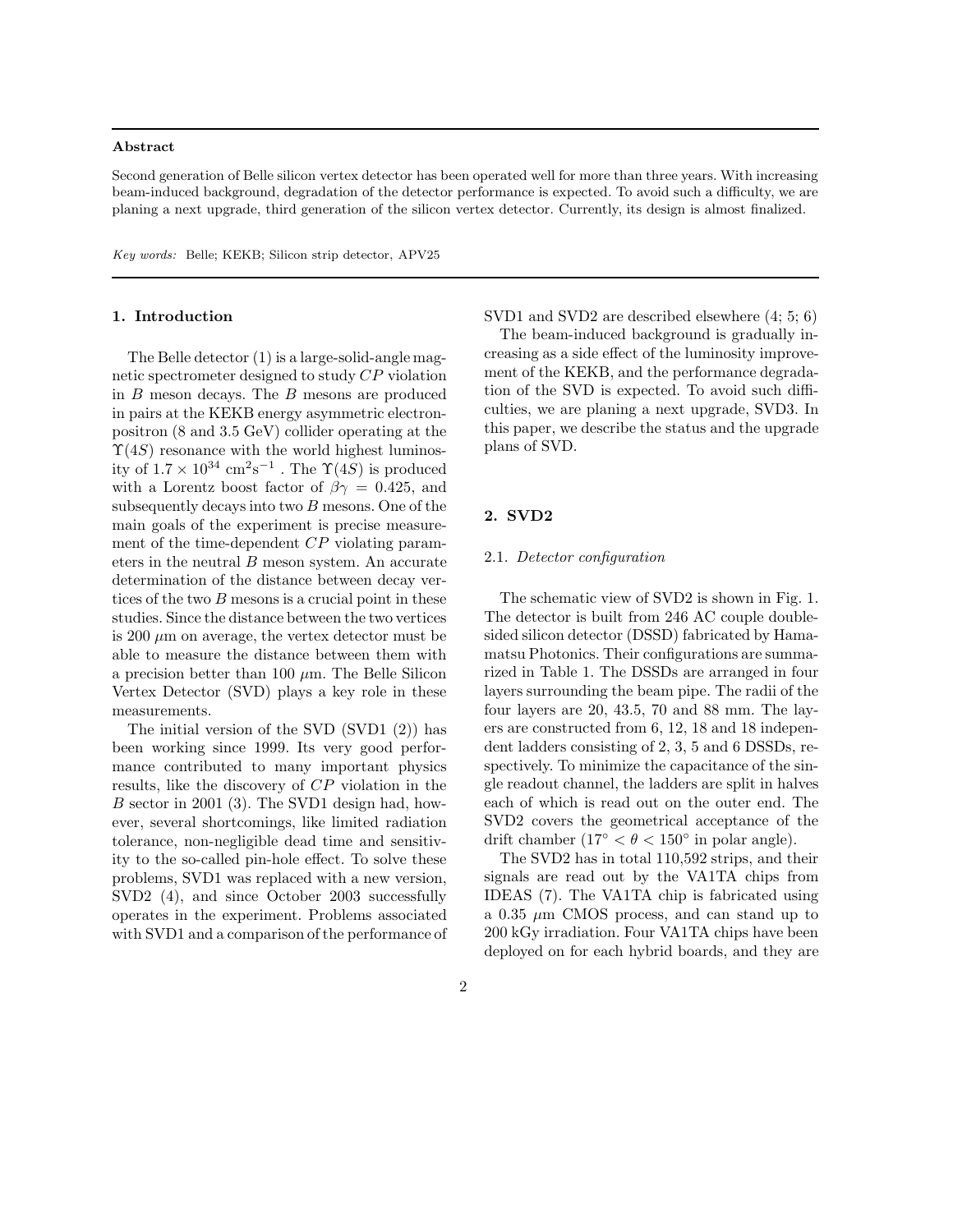mounted at both ends of each ladder. The p and n sides of each half-ladder are read out by separate hybrids. A single hybrid board read out 128  $\times$  4 = 512 channels with about 800 ns shaping time. The signals are transmitted to a repeater system installed in boxes at the end-plate outside the main detector volume. To avoid the pin-hole effect, the ground of the readout electronics is at level of the detector bias voltage  $(\pm 40 \text{ V})$ . The decoupling from the ground potential of the rest of the electronics takes place in the repeater system by opto-coupler devices. Amplified signals are transmitted to outside of the Belle detector with 35 m long CAT5 cables. A fast analog-to-digital converter (FADC) system digitize the signals, and the digital data is read out via custom PCI link boards to PCs. Data sparsification, partial event building are performed by the PCs, and the data are transmitted to the Belle data acquisition system.



Fig. 1. Mechanical structure of the SVD2 detector.

| Table 1 |                                      |  |  |
|---------|--------------------------------------|--|--|
|         | DSSD configuration for SVD2 and SVD3 |  |  |

|                         | SV <sub>D</sub> 2 |            |      |            | SVD3 |            |
|-------------------------|-------------------|------------|------|------------|------|------------|
| Layer                   | 1, 2, 3           |            | 4    |            | 1, 2 |            |
| Side                    | p(z)              | $n(r\phi)$ | p(z) | $n(r\phi)$ | n(z) | $p(r\phi)$ |
| Thickness (mm)          | 0.3               |            | 0.3  |            | 0.3  |            |
| Strip length (mm)       | 25.6              | 76.8       | 33.3 | 73.8       | 26.1 | 77.7       |
| No. of strips           | 1024              | 512        | 1024 | 512        | 1024 | 1024       |
| Strip pitch $(\mu m)$   | 75                | 50         | 73   | 65         | 76   | 22.5       |
| Readout pitch $(\mu m)$ | 150               | 50         | 146  | 65         | 152  | 51         |
| Strip width $(\mu m)$   | 50                | 10         | 55   | 12         | 24   | 10         |

### 2.2. Performance

During three years of operation, the SVD2 has been operated well. The innermost layer has approximately 6.5 kGy radiation dose. Since this is small compared to the maximum exposure dose applied in the radiation test, no significant gain change for the VA1TA is observed due to radiation damage. The signal-to-noise ratios  $(S/N)$  have been stable for the third and fourth layers, while the degradation of the first and second layers has been about 20 %. This degradation is mostly due to an increasing shot noise accompanied by an increased leakage current.

The offline analysis shows good matching efficiency of about 98 % which is defined by the probability that the tracks reconstructed in the drift chamber can be extrapolated to the hits in the vertex detector. The typical trigger rate is about 400 Hz and the average detector occupancy is around 3 %, A considerably higher occupancy of 10 % is obtained in the first layer, drops to 3 % in second layer and to 2 % in the third and fourth layers. The situation of the beam-induced background is occasionally worth than the usual due to the troubles in KEKB such as the leakage of air into the vacuum chamber and so on.

Figure 2 shows the hit efficiency of the first layer as a function of its occupancy, it is obtained from collision data. Here, we require that both p and n sides of the detector have been hit. Almost 90 % detection efficiency is achieved for the first layer, and they are more than 90 % for outer three layers.

The impact parameter resolutions which obtained from cosmic ray data are  $\sigma_{d(r\phi)}$  $21.9 \oplus 35.5/(p\beta\sin^{3/2}\theta)$  ( $\mu$ m) and  $\sigma_{dz} = 27.8 \oplus$  $31.9/(p\beta\sin^{5/2}\theta)$  ( $\mu$ m), where p is the track momentum in the unit of  $GeV/c$  and  $\theta$  is the dip angle relative to the detector. Figure 3 shows the impact parameter resolutions in the  $r\phi$ -direction using  $\mu$  pair events as a function of the first layer occupancy comparing the collision data with the Monte Carlo (MC) data. In the MC, DSSDs are assumed to be perfectly aligned.

3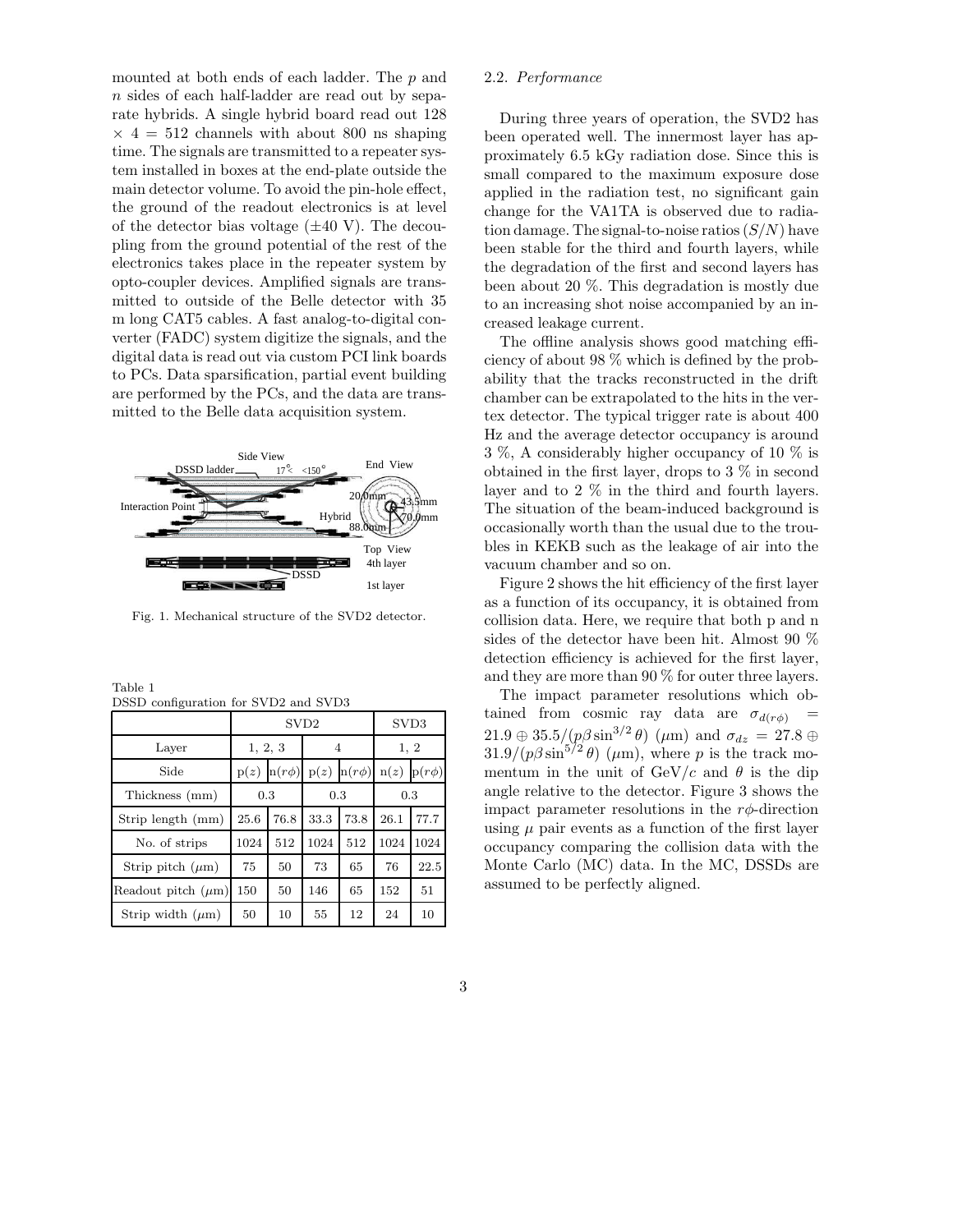

Fig. 2. Hit efficiency as a function of occupancy for the inner most layer of SVD2 using data in collision.



Fig. 3. Impact parameter resolution in  $r\phi$  as a function of first layer occupancy using  $\mu$  pair events. Crosses (boxes) indicate the collision data (Monte Carlo).

### 2.3. Future prospects

With improvement for the luminosity of the KEKB, the beam currents are also increasing gradually. In general, the higher beam currents gives the higher beam-induced background, i.e. the higher occupancy, as well as the higher luminosity. We roughly estimate to have 2 or 3 times higher beam-induced background than now within two or three years later. It corresponds to the cases of 20∼30 % occupancy for the first layer as in the Fig. 2 and 3, and about 10 % degradation of the performances is expected. For the case of the important physics, for example  $B^0 \to J/\psi K_S$ decay, the MC predicts 17 % degradation for the decay vertex resolution; from 86  $\mu$ m to 104  $\mu$ m. It is worse than the requirements for the detector. To avoid such difficulties, we are planing a additional upgrade, SVD3.

## 3. SVD3

### 3.1. Occupancy reduction

The high occupancy in the first and second layers causes the performance degradation. Offtiming hits from the beam-induced background increase the occupancy. Readout with the fast shaping time is good solution for the occupancy reduction. By changing the readout chip from the VA1TA to APV25 (8), the SVD3 will realize the low occupancy condition.

The APV25 was developed for the CMS experiment at the LHC. Some nice features are implemented on this chip; an adjustable short shaping time of 50∼200 ns and a 192-cell deep pipeline for each of the 128 channels, where sampled values of the shaper output are stored at 40 MHz (the beam synchronous clock frequency of LHC). We do not use a "deconvolution" method (9), a switched capacitor filter on the chip with synchronizing the LHC bunch crossing timing, since the bunch crossing of the KEKB is almost quasi-continuous. However, the waveform sampling of the detector signal is enabled to readout multi samples of the shaper output spaced by the clock period of 25 ns ("multipeak" mode).

The short shaping time of the APV25 will provide approximately 1/10 lower occupancy than the VA1TA case. One more order occupancy reduction can be possible with the multi-peak mode operation. About 2 ns of peak time resolution was confirmed by the beam test study using 4 GeV  $\pi^+$ beam in KEK (10).

### 3.2. Status of design and development

The electric noise related with the detector capacitance  $(\propto C/\sqrt{T_p})$  is serious when we use the  $APV25$  chip, where,  $C$  is the detector capacitance and  $T_p$  is the peaking time. The  $S/N$  is 1/4 of current value if we use the same sensor as for the SVD2. Therefore, we developed new DSSD which is optimized for the APV25 readout. Its configura-

4